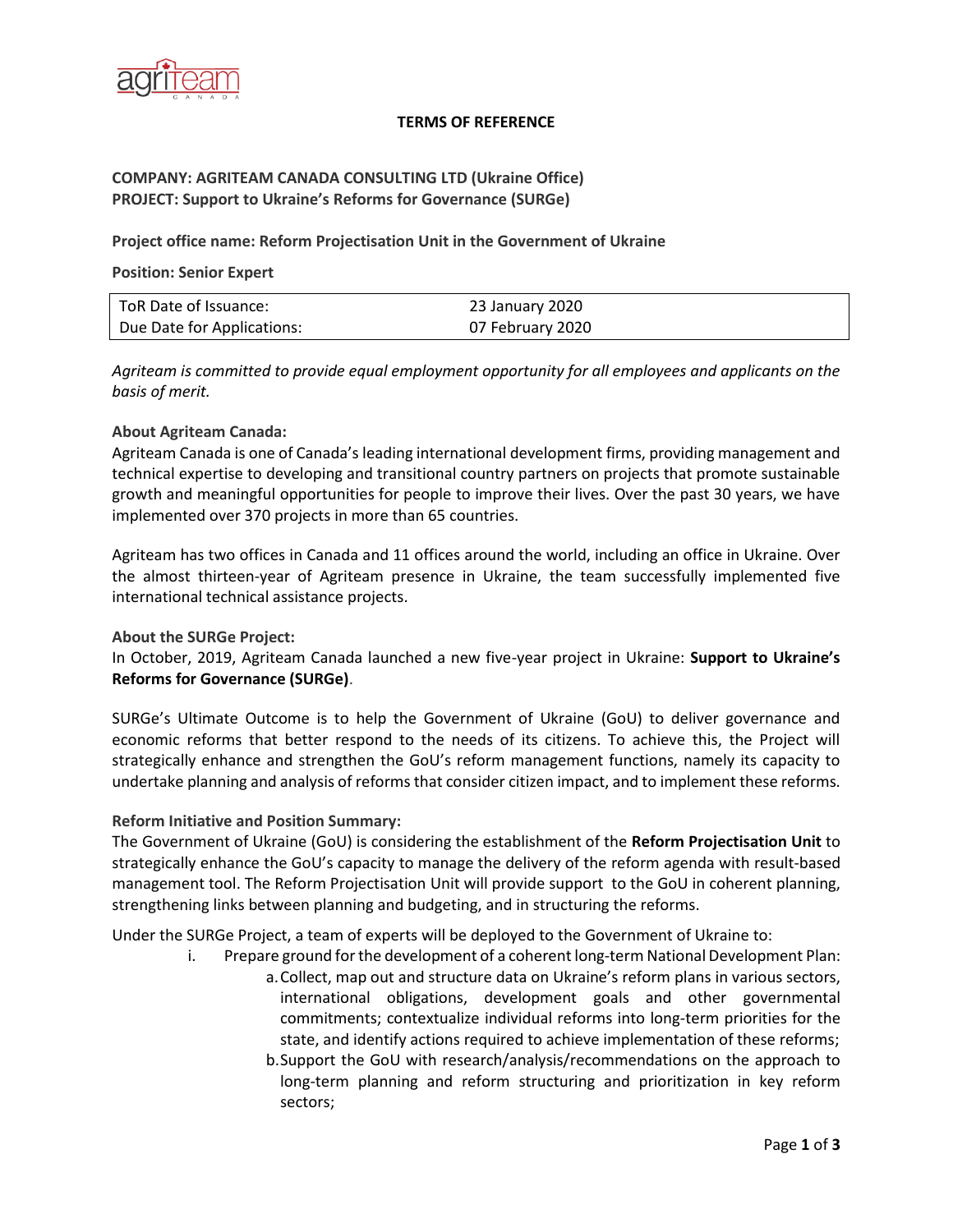

- c.Develop common framework for reform management and monitoring: resultsbased tools and processes, with consideration of citizen impact;
- d.Ensure planning and monitoring of reforms in the RBM IT Tool;
- ii. In piloting mode, provide support to the Government to structure ("projectise") selected reforms: help to structure reforms and deliver project management services;
- iii. Develop a framework for broader reform support to facilitate the National Development Plan: architecture, scope of work, mandate, team composition, stakeholder management and partnerships, operational procedures.

For this reform, the SURGe Project is looking for **Senior Experts** (multiple positions) who will set up the Reform Structuring Unit and implement the workstreams outlined above.

The expert(s) will be based in Kyiv.

## **Level of Effort:** Full time.

The duration of the contract is till June 2020 with a possibility of extensions (subject to additional approvals and results during the previous contract).

For contracting (after the job offer is made), the selected candidate should be able to get registered as a Private Entrepreneur of the 3<sup>rd</sup> group (consultancy services).

## **Indicative duties and responsibilities (scope of work):**

- 1. Together with other experts in the team: define a work plan (general scope of work outlined in the *Reform Initiative and Position Summary* section), establish operational procedures;
- 2. Ensure delivery of the results as per the agreed scope of work;
- 3. Work together and closely coordinate with the other donor-funded experts in prioritizing, structuring and planning of reforms;
- 4. Ensure effective communication and stakeholders engagement at all levels, advocate for changes, resolve obstacles;
- 5. Get trained on application of RBM and citizen impact assessment to reform structuring.

### **Preferred Qualifications and Skills:**

- 1. Highly experienced project manager with a strong understanding of GoU reform agenda, policy making principles, Government machinery, and excellent knowledge of project management principles; strong experience in analyzing data and building processes;
- 2. Impeccable ethical standards;
- 3. 10+ years of professional experience in research, advisory, consulting related to project management, or related areas, including 3+ years of senior positions experience;
- 4. Preferred: experience in advising the Government in consulting roles (in a reform office or international assistance project);
- 5. Strong people management skills;
- 6. Skills in operational process analysis and optimization;
- 7. Fluent English and Ukrainian.

### **To apply:**

Submissions must be prepared in English and delivered electronically **by 17:00 Kyiv time on 07 February 2020** to the following address: [valeriias@agriteam.ca.](mailto:valeriias@agriteam.ca)